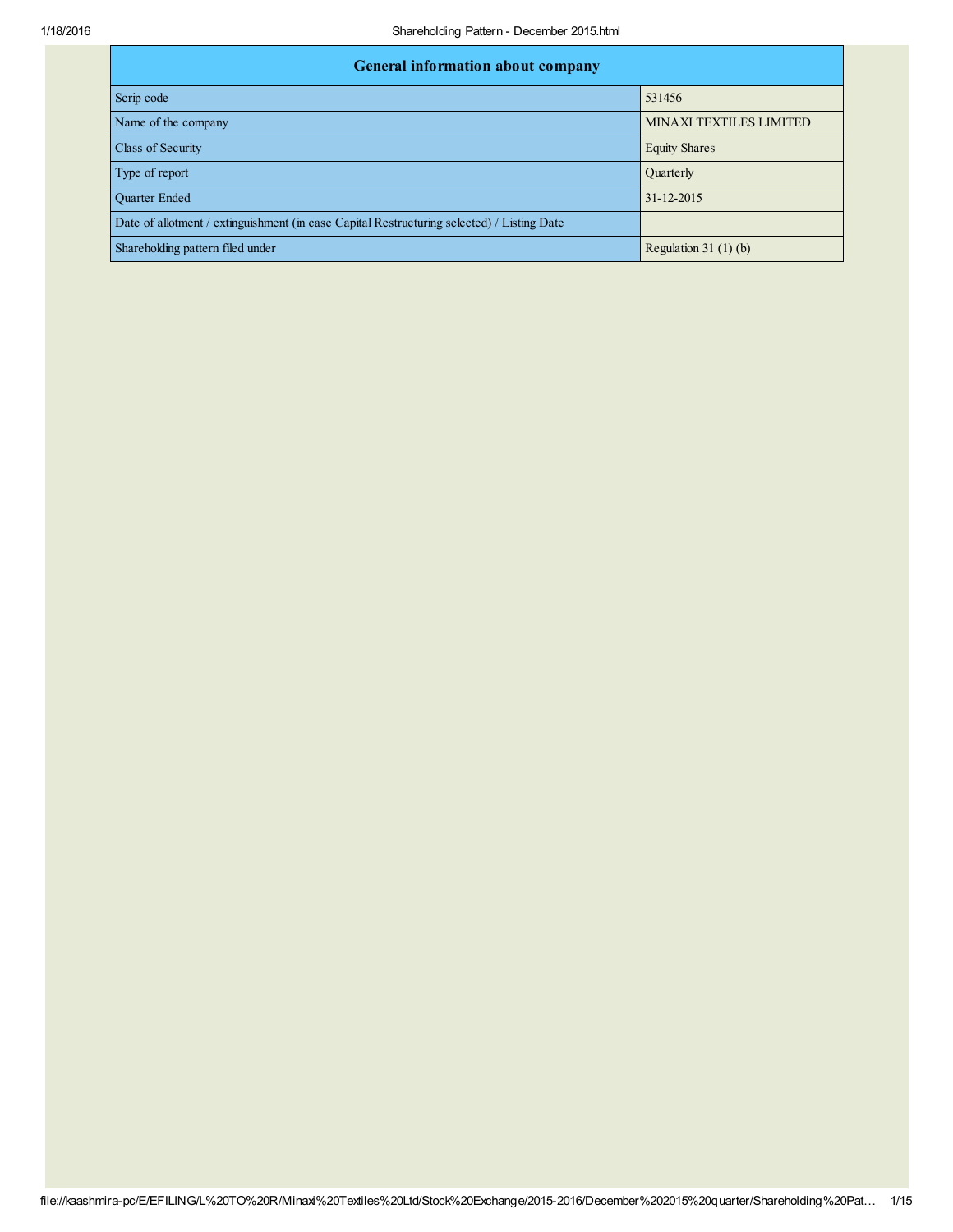| Sr. No.         | <b>Particular</b>                                                                      | Yes/No         |
|-----------------|----------------------------------------------------------------------------------------|----------------|
|                 | Whether the Listed Entity has issued any partly paid up shares?                        | N <sub>o</sub> |
| $\overline{2}$  | Whether the Listed Entity has issued any Convertible Securities?                       | N <sub>o</sub> |
| $\overline{3}$  | Whether the Listed Entity has issued any Warrants?                                     | N <sub>o</sub> |
| $\vert$ 4       | Whether the Listed Entity has any shares against which depository receipts are issued? | N <sub>o</sub> |
| $\overline{5}$  | Whether the Listed Entity has any shares in locked-in?                                 | N <sub>o</sub> |
| $6\overline{6}$ | Whether any shares held by promoters are pledge or otherwise encumbered?               | N <sub>o</sub> |
| $\overline{7}$  | Whether company has equity shares with differential voting rights                      | N <sub>o</sub> |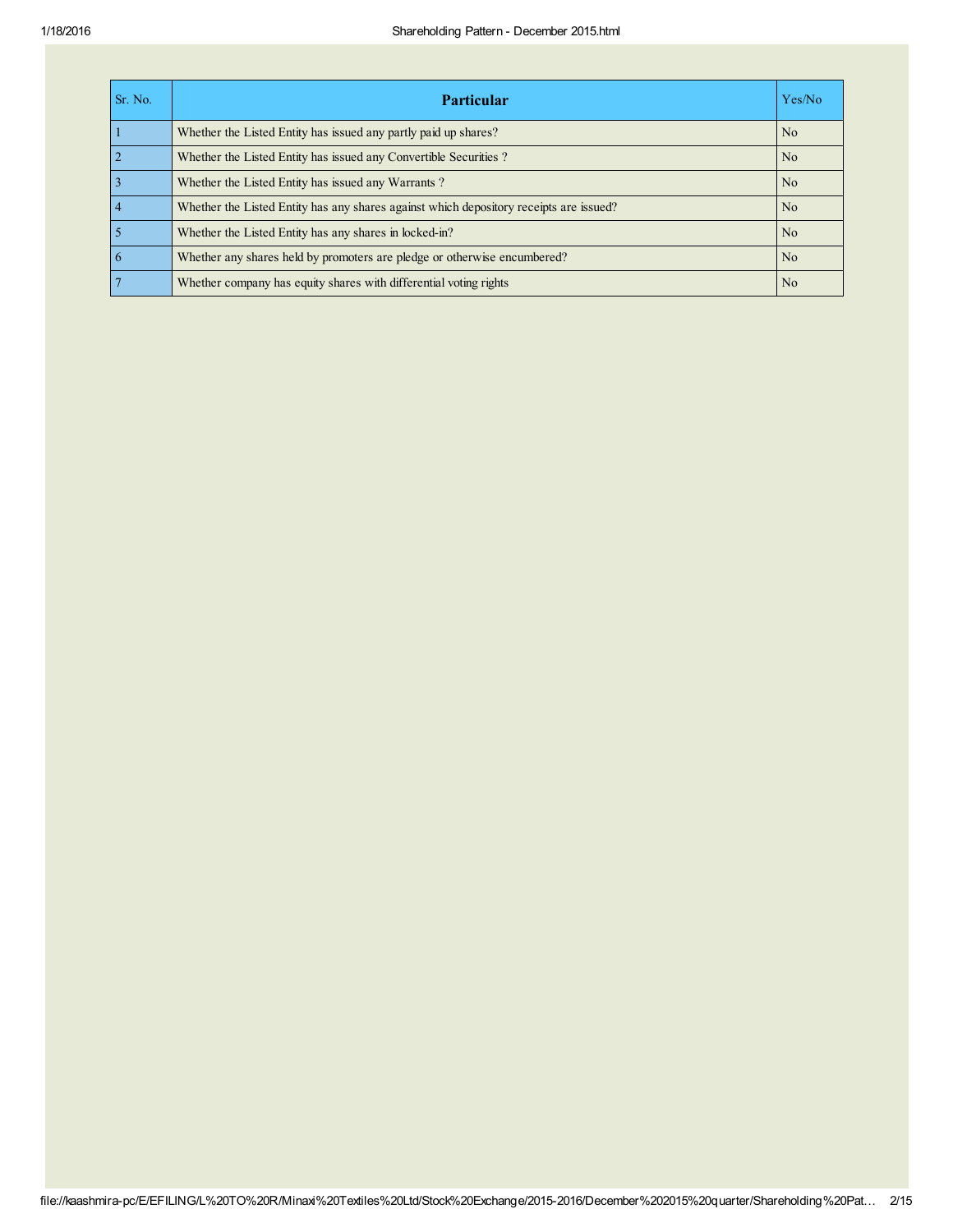|                 | Table I - Summary Statement holding of specified securities |                                  |                                   |                               |                                      |                                                                  |                                                                                                                            |                                                                                 |                                                                  |               |       |                      |
|-----------------|-------------------------------------------------------------|----------------------------------|-----------------------------------|-------------------------------|--------------------------------------|------------------------------------------------------------------|----------------------------------------------------------------------------------------------------------------------------|---------------------------------------------------------------------------------|------------------------------------------------------------------|---------------|-------|----------------------|
| Category<br>(I) |                                                             |                                  | No. of                            | No. Of<br>Partly<br>paid-     | No. Of<br>shares                     | Total nos.<br>shares<br>held (VII)<br>$= (IV) +$<br>$(V) + (VI)$ | Shareholding as<br>a % of total no.<br>of shares<br>(calculated as<br>per SCRR,<br>1957) (VIII) As<br>a % of<br>$(A+B+C2)$ | Number of<br>Voting<br>Rights held<br>in each<br>class of<br>securities<br>(IX) | Number of Voting Rights held<br>in each class of securities (IX) |               |       |                      |
|                 | Category<br>of<br>shareholder<br>(II)                       | Nos. Of<br>shareholders<br>(III) | fully paid<br>up equity<br>shares | <b>up</b><br>equity<br>shares | underlying<br>Depository<br>Receipts |                                                                  |                                                                                                                            |                                                                                 | No of Voting<br>(XIV) Rights                                     |               |       | Total as<br>$a\%$ of |
|                 |                                                             |                                  | $\text{held (IV)}$                | held<br>(V)                   | (VI)                                 |                                                                  |                                                                                                                            |                                                                                 | Class<br>eg: $X$                                                 | Class<br>eg:y | Total | $(A+B+C)$            |
| (A)             | Promoter<br>&<br>Promoter<br>Group                          | 6                                | 18810926                          |                               |                                      | 18810926                                                         | 38.07                                                                                                                      |                                                                                 |                                                                  |               |       |                      |
| (B)             | Public                                                      | 4396                             | 30605074                          |                               |                                      | 30605074                                                         | 61.93                                                                                                                      |                                                                                 |                                                                  |               |       |                      |
| (C)             | Non<br>Promoter-<br>Non Public                              |                                  |                                   |                               |                                      |                                                                  |                                                                                                                            |                                                                                 |                                                                  |               |       |                      |
| (C1)            | <b>Shares</b><br>underlying<br><b>DRs</b>                   |                                  |                                   |                               |                                      |                                                                  |                                                                                                                            |                                                                                 |                                                                  |               |       |                      |
| (C2)            | Shares held<br>by<br>Employee<br><b>Trusts</b>              |                                  |                                   |                               |                                      |                                                                  |                                                                                                                            |                                                                                 |                                                                  |               |       |                      |
|                 | Total                                                       | 4402                             | 49416000                          |                               |                                      | 49416000                                                         |                                                                                                                            |                                                                                 |                                                                  |               |       |                      |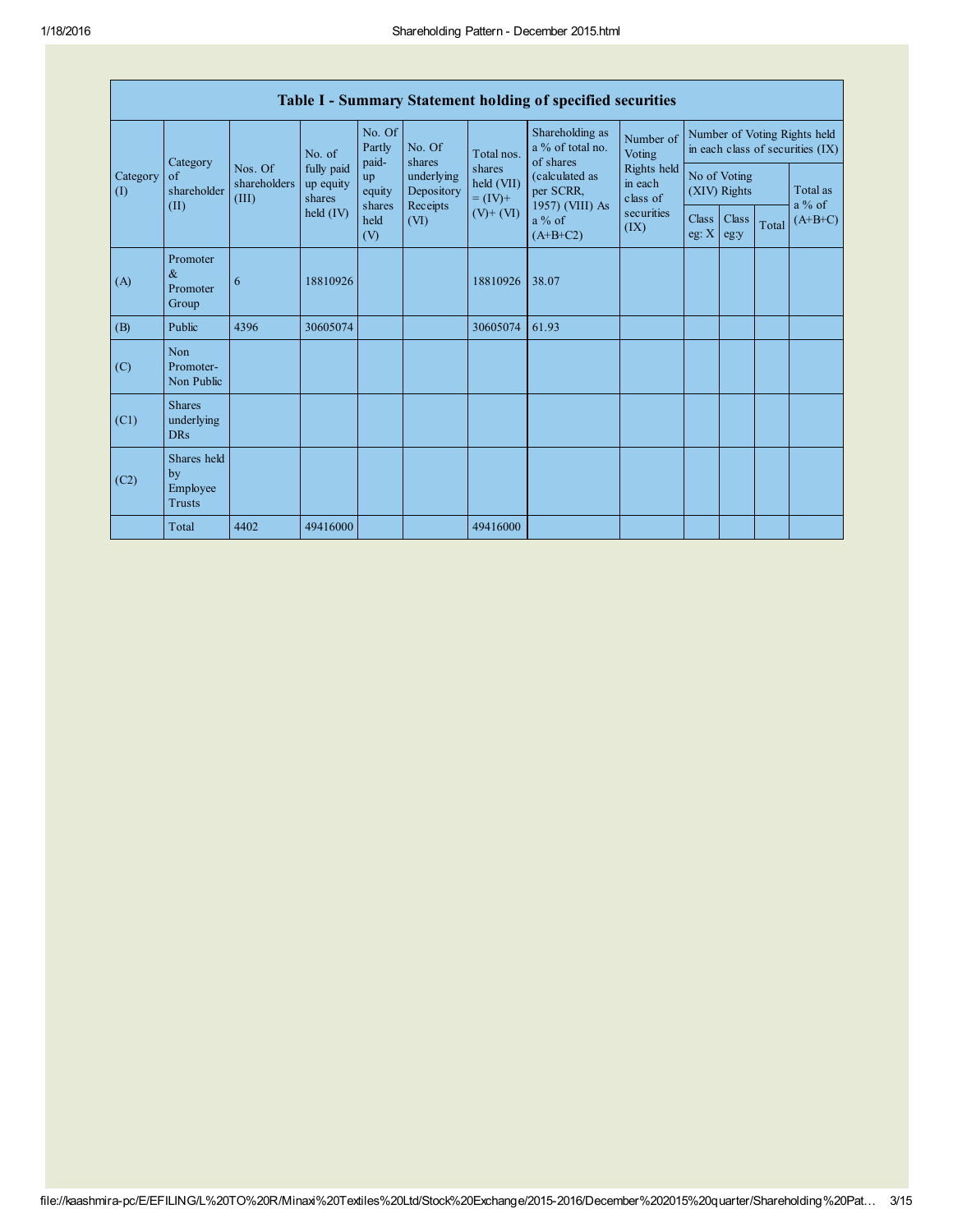|          | Table I - Summary Statement holding of specified securities |                                                 |         |                                                   |                                                                                    |                                                                                     |                                                         |                                                                                                                                                        |                                |          |                                       |
|----------|-------------------------------------------------------------|-------------------------------------------------|---------|---------------------------------------------------|------------------------------------------------------------------------------------|-------------------------------------------------------------------------------------|---------------------------------------------------------|--------------------------------------------------------------------------------------------------------------------------------------------------------|--------------------------------|----------|---------------------------------------|
| Category | Category                                                    | No. Of<br><b>Shares</b><br>Underlying<br>of     |         | No. Of<br>Warrants                                | No. Of Shares<br>Underlying<br>Outstanding<br>convertible                          | Shareholding, as a %<br>assuming full conversion of<br>convertible securities (as a |                                                         | Number of<br>Locked in<br>shares (XII)                                                                                                                 |                                |          | Number of<br>equity shares<br>held in |
| (1)      | shareholder<br>(II)                                         | Outstanding<br>convertible<br>securities<br>(X) | $(X_i)$ | securities and<br>No. Of Warrants<br>$(Xi)$ $(a)$ | percentage of diluted share<br>capital) $(XI) = (VII)+(X) As$<br>a % of $(A+B+C2)$ | No.<br>(a)                                                                          | As a<br>$%$ of<br>total<br><b>Shares</b><br>held<br>(b) | Number of<br><b>Shares</b><br>pledged or<br>otherwise<br>encumbered<br>(XIII)<br>As a<br>$%$ of<br>No.<br>total<br><b>Shares</b><br>(a)<br>held<br>(b) | dematerialized<br>form $(XIV)$ |          |                                       |
| (A)      | Promoter<br>$\&$<br>Promoter<br>Group                       |                                                 |         |                                                   | 38.07                                                                              |                                                                                     |                                                         |                                                                                                                                                        |                                | 18788926 |                                       |
| (B)      | Public                                                      |                                                 |         |                                                   | 61.93                                                                              |                                                                                     |                                                         |                                                                                                                                                        |                                | 28688474 |                                       |
| (C)      | Non<br>Promoter-<br>Non Public                              |                                                 |         |                                                   |                                                                                    |                                                                                     |                                                         |                                                                                                                                                        |                                |          |                                       |
| (C1)     | <b>Shares</b><br>underlying<br><b>DRs</b>                   |                                                 |         |                                                   |                                                                                    |                                                                                     |                                                         |                                                                                                                                                        |                                |          |                                       |
| (C2)     | Shares held<br>by<br>Employee<br><b>Trusts</b>              |                                                 |         |                                                   |                                                                                    |                                                                                     |                                                         |                                                                                                                                                        |                                |          |                                       |
|          | Total                                                       |                                                 |         |                                                   |                                                                                    |                                                                                     |                                                         |                                                                                                                                                        |                                | 47477400 |                                       |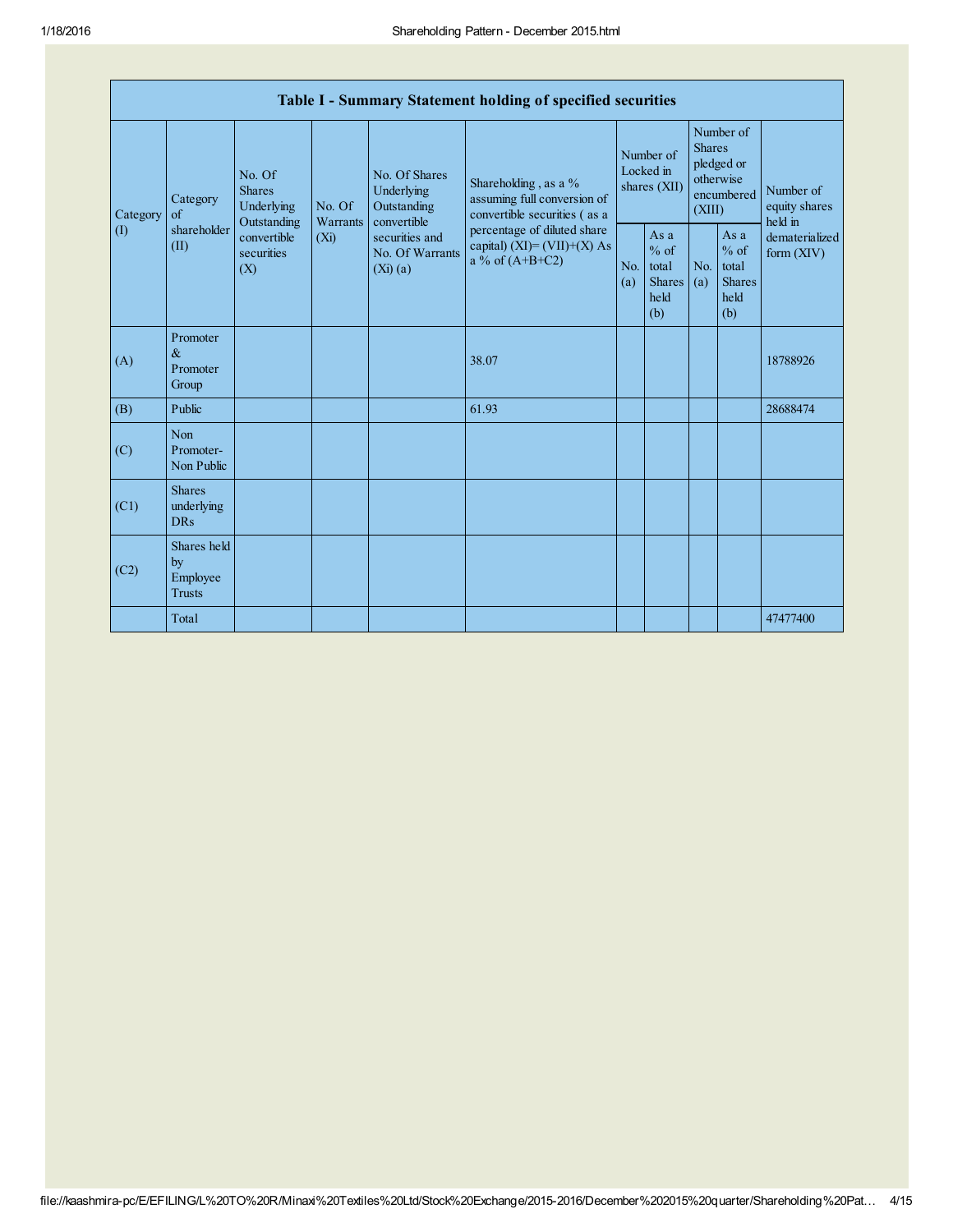| Table II - Statement showing shareholding pattern of the Promoter and Promoter Group    |                                                                                                                     |                                                                                      |                                             |                                                 |                                                                  |                                                                      |                                                                                                                      |                                                                     |               |       |                           |
|-----------------------------------------------------------------------------------------|---------------------------------------------------------------------------------------------------------------------|--------------------------------------------------------------------------------------|---------------------------------------------|-------------------------------------------------|------------------------------------------------------------------|----------------------------------------------------------------------|----------------------------------------------------------------------------------------------------------------------|---------------------------------------------------------------------|---------------|-------|---------------------------|
|                                                                                         |                                                                                                                     |                                                                                      | No. of<br>fully paid<br>up equity<br>shares | No. Of<br>Partly<br>paid-up<br>equity<br>shares | No. Of<br>shares<br>underlying<br>Depository<br>Receipts<br>(VI) | Total<br>nos.<br>shares<br>held (VII)<br>$=$ (IV)+<br>$(V)$ + $(VI)$ | Shareholding as a<br>% of total no. of<br>shares (calculated<br>as per SCRR,<br>1957) (VIII) As a<br>% of $(A+B+C2)$ | Number of Voting Rights<br>held in each class of<br>securities (IX) |               |       |                           |
| Sr.                                                                                     | Category & Name<br>of the Shareholders<br>(I)                                                                       | Nos. Of<br>shareholders<br>(III)                                                     |                                             |                                                 |                                                                  |                                                                      |                                                                                                                      | No of Voting<br>(XIV) Rights                                        |               |       | Total<br>as a<br>$%$ of   |
|                                                                                         |                                                                                                                     |                                                                                      | held $(IV)$                                 | held<br>(V)                                     |                                                                  |                                                                      |                                                                                                                      | <b>Class</b><br>eg: $X$                                             | Class<br>eg:y | Total | Total<br>Voting<br>rights |
| $\mathbf{A}$                                                                            |                                                                                                                     | Table II - Statement showing shareholding pattern of the Promoter and Promoter Group |                                             |                                                 |                                                                  |                                                                      |                                                                                                                      |                                                                     |               |       |                           |
| (1)                                                                                     | Indian                                                                                                              |                                                                                      |                                             |                                                 |                                                                  |                                                                      |                                                                                                                      |                                                                     |               |       |                           |
| (a)                                                                                     | Individuals/Hindu<br>undivided Family                                                                               | 6                                                                                    | 18810926                                    |                                                 |                                                                  | 18810926                                                             | 38.07                                                                                                                |                                                                     |               |       |                           |
| Sub-Total (A)<br>(1)                                                                    |                                                                                                                     | 6                                                                                    | 18810926                                    |                                                 |                                                                  | 18810926 38.07                                                       |                                                                                                                      |                                                                     |               |       |                           |
| (2)                                                                                     | Foreign                                                                                                             |                                                                                      |                                             |                                                 |                                                                  |                                                                      |                                                                                                                      |                                                                     |               |       |                           |
| Total<br>Shareholding<br>of Promoter<br>and Promoter<br>Group $(A)=(A)$<br>$(1)+(A)(2)$ |                                                                                                                     | 6                                                                                    | 18810926                                    |                                                 |                                                                  | 18810926 38.07                                                       |                                                                                                                      |                                                                     |               |       |                           |
| $\, {\bf B}$                                                                            | Table III - Statement showing shareholding pattern of the Public shareholder                                        |                                                                                      |                                             |                                                 |                                                                  |                                                                      |                                                                                                                      |                                                                     |               |       |                           |
| (1)                                                                                     | Institutions                                                                                                        |                                                                                      |                                             |                                                 |                                                                  |                                                                      |                                                                                                                      |                                                                     |               |       |                           |
| (3)                                                                                     | Non-institutions                                                                                                    |                                                                                      |                                             |                                                 |                                                                  |                                                                      |                                                                                                                      |                                                                     |               |       |                           |
| (a(i))                                                                                  | Individuals -<br><i>i.Individual</i><br>shareholders<br>holding nominal<br>share capital up to<br>Rs. 2 lakhs.      | 4280                                                                                 | 21140431                                    |                                                 |                                                                  | 21140431 42.78                                                       |                                                                                                                      |                                                                     |               |       |                           |
| (a(ii))                                                                                 | Individuals - ii.<br>Individual<br>shareholders<br>holding nominal<br>share capital in<br>excess of Rs. 2<br>lakhs. | 9                                                                                    | 5853808                                     |                                                 |                                                                  | 5853808                                                              | 11.85                                                                                                                |                                                                     |               |       |                           |
| (e)                                                                                     | Any Other (specify)                                                                                                 | 107                                                                                  | 3610835                                     |                                                 |                                                                  | 3610835                                                              | 7.31                                                                                                                 |                                                                     |               |       |                           |
| Sub-Total (B)<br>(3)                                                                    |                                                                                                                     | 4396                                                                                 | 30605074                                    |                                                 |                                                                  | 30605074 61.93                                                       |                                                                                                                      |                                                                     |               |       |                           |
| <b>Total Public</b><br>Shareholding<br>$(B)= (B)(1) +$<br>$(B)(2)+(B)(3)$               |                                                                                                                     | 4396                                                                                 | 30605074                                    |                                                 |                                                                  | 30605074 61.93                                                       |                                                                                                                      |                                                                     |               |       |                           |
| $\mathbf C$                                                                             | Table IV - Statement showing shareholding pattern of the Non Promoter- Non Public shareholder                       |                                                                                      |                                             |                                                 |                                                                  |                                                                      |                                                                                                                      |                                                                     |               |       |                           |
| Total (<br>$A+B+C2$ )                                                                   |                                                                                                                     | 4402                                                                                 | 49416000                                    |                                                 |                                                                  | 49416000                                                             | 100                                                                                                                  |                                                                     |               |       |                           |
| Total (A+B+C<br>$\lambda$                                                               |                                                                                                                     | 4402                                                                                 | 49416000                                    |                                                 |                                                                  | 49416000                                                             |                                                                                                                      |                                                                     |               |       |                           |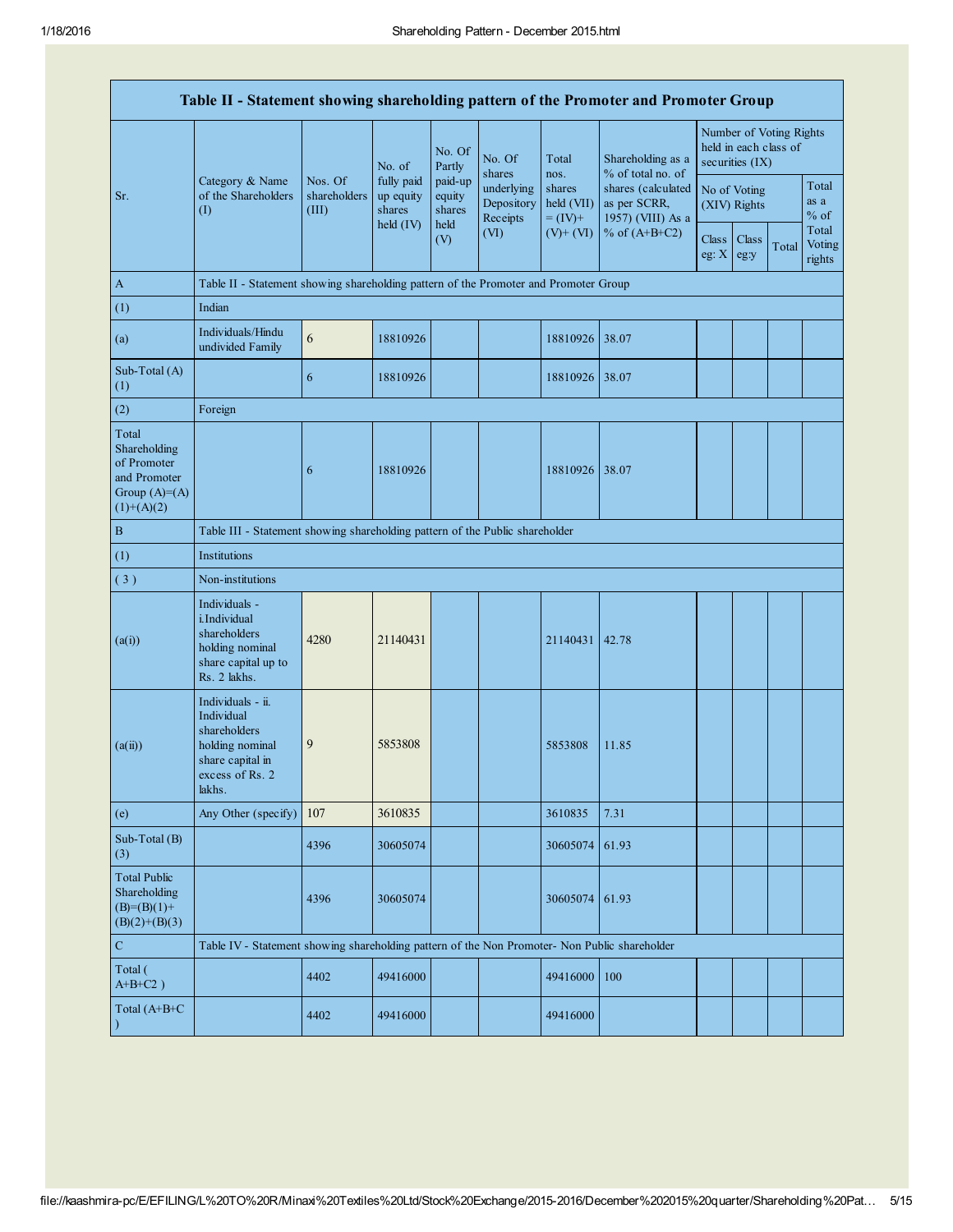|                                                                                        |                                                |                                                                                      |                                                           | Table II - Statement showing shareholding pattern of the Promoter and Promoter Group              |  |                                                  |                                                                               |                                                         |                                                                         |
|----------------------------------------------------------------------------------------|------------------------------------------------|--------------------------------------------------------------------------------------|-----------------------------------------------------------|---------------------------------------------------------------------------------------------------|--|--------------------------------------------------|-------------------------------------------------------------------------------|---------------------------------------------------------|-------------------------------------------------------------------------|
| Sr.                                                                                    | No. Of<br><b>Shares</b><br>Underlying          | No. Of<br>Warrants                                                                   | No. Of Shares<br>Underlying<br>Outstanding<br>convertible | Shareholding, as a % assuming<br>full conversion of convertible<br>securities (as a percentage of |  | Number of<br>Locked in<br>shares (XII)           | Number of<br><b>Shares</b><br>pledged or<br>otherwise<br>encumbered<br>(XIII) |                                                         | Number of<br>equity shares<br>held in<br>dematerialized<br>form $(XIV)$ |
|                                                                                        | Outstanding<br>convertible<br>securities $(X)$ | (Xi)                                                                                 | securities and No.<br>Of Warrants (Xi)<br>(a)             | diluted share capital) $(XI)$ =<br>$(VII)+(X)$ As a % of<br>$(A+B+C2)$                            |  | As a<br>$%$ of<br>total<br>Shares<br>held<br>(b) | No.<br>(a)                                                                    | As a<br>$%$ of<br>total<br><b>Shares</b><br>held<br>(b) |                                                                         |
| $\boldsymbol{\mathrm{A}}$                                                              |                                                | Table II - Statement showing shareholding pattern of the Promoter and Promoter Group |                                                           |                                                                                                   |  |                                                  |                                                                               |                                                         |                                                                         |
| (1)                                                                                    | Indian                                         |                                                                                      |                                                           |                                                                                                   |  |                                                  |                                                                               |                                                         |                                                                         |
| (a)                                                                                    |                                                |                                                                                      |                                                           | 38.07                                                                                             |  |                                                  |                                                                               |                                                         | 18788926                                                                |
| Sub-Total (A)<br>(1)                                                                   |                                                |                                                                                      |                                                           | 38.07                                                                                             |  |                                                  |                                                                               |                                                         | 18788926                                                                |
| (2)                                                                                    | Foreign                                        |                                                                                      |                                                           |                                                                                                   |  |                                                  |                                                                               |                                                         |                                                                         |
| Total<br>Shareholding of<br>Promoter and<br>Promoter<br>Group $(A)=A)$<br>$(1)+(A)(2)$ |                                                |                                                                                      |                                                           | 38.07                                                                                             |  |                                                  |                                                                               |                                                         | 18788926                                                                |
| $\, {\bf B}$                                                                           |                                                |                                                                                      |                                                           | Table III - Statement showing shareholding pattern of the Public shareholder                      |  |                                                  |                                                                               |                                                         |                                                                         |
| (1)                                                                                    | Institutions                                   |                                                                                      |                                                           |                                                                                                   |  |                                                  |                                                                               |                                                         |                                                                         |
| (3)                                                                                    | Non-institutions                               |                                                                                      |                                                           |                                                                                                   |  |                                                  |                                                                               |                                                         |                                                                         |
| (a(i))                                                                                 |                                                |                                                                                      |                                                           | 42.78                                                                                             |  |                                                  |                                                                               |                                                         | 19303831                                                                |
| (a(ii))                                                                                |                                                |                                                                                      |                                                           | 11.85                                                                                             |  |                                                  |                                                                               |                                                         | 5853808                                                                 |
| (e)                                                                                    |                                                |                                                                                      |                                                           | 7.31                                                                                              |  |                                                  |                                                                               |                                                         | 3530835                                                                 |
| Sub-Total (B)<br>(3)                                                                   |                                                |                                                                                      |                                                           | 61.93                                                                                             |  |                                                  |                                                                               |                                                         | 28688474                                                                |
| <b>Total Public</b><br>Shareholding<br>$(B)= (B)(1)+(B)$<br>$(2)+(B)(3)$               |                                                |                                                                                      |                                                           | 61.93                                                                                             |  |                                                  |                                                                               |                                                         | 28688474                                                                |
| $\mathbf C$                                                                            |                                                |                                                                                      |                                                           | Table IV - Statement showing shareholding pattern of the Non Promoter- Non Public shareholder     |  |                                                  |                                                                               |                                                         |                                                                         |
| Total (<br>$A+B+C2$ )                                                                  |                                                |                                                                                      |                                                           | 100                                                                                               |  |                                                  |                                                                               |                                                         | 47477400                                                                |
| Total $(A+B+C)$                                                                        |                                                |                                                                                      |                                                           |                                                                                                   |  |                                                  |                                                                               |                                                         | 47477400                                                                |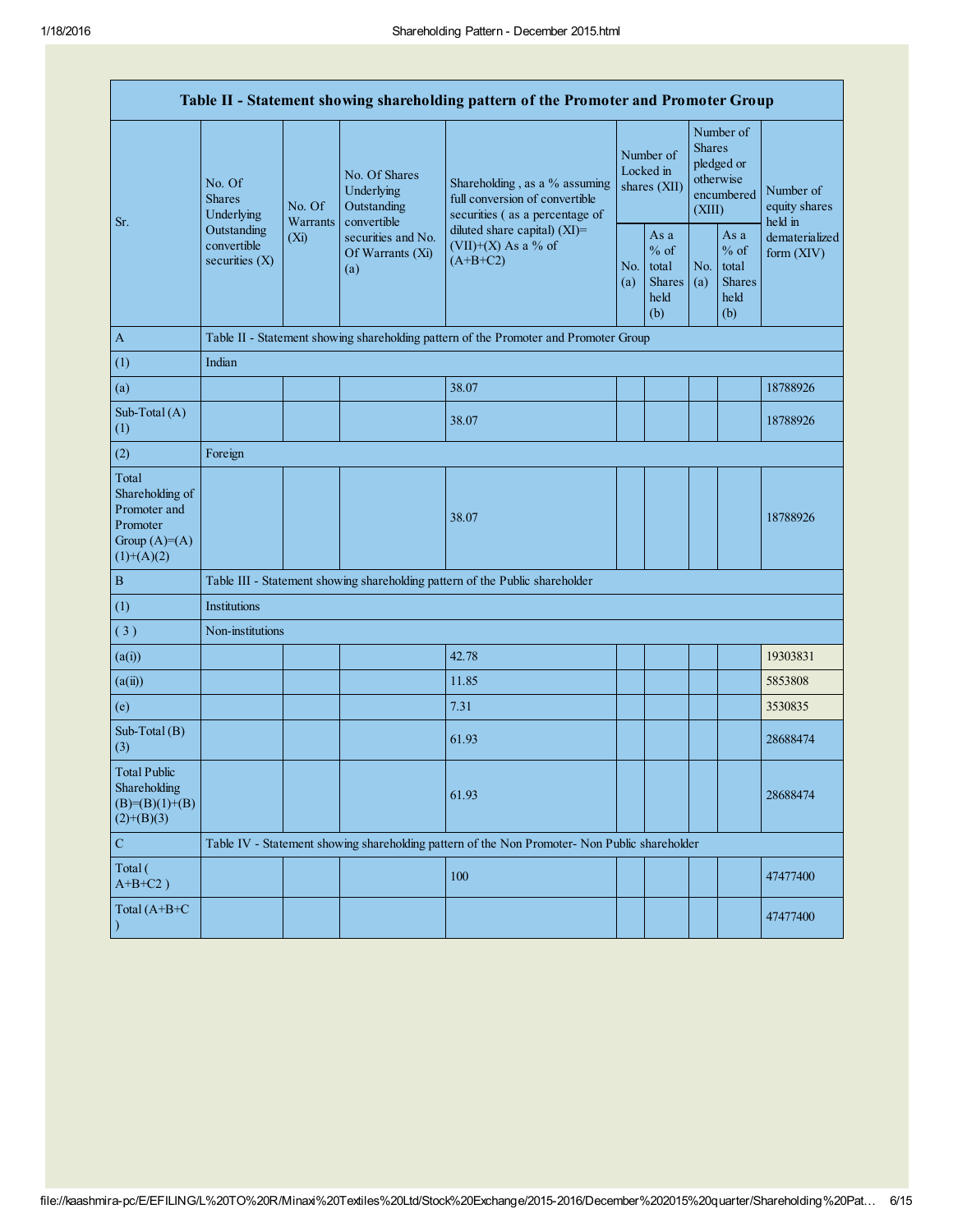| <b>Individuals/Hindu undivided Family</b>                                                                                                                                                   |                               |                                                               |                                 |                               |                            |                         |  |  |  |
|---------------------------------------------------------------------------------------------------------------------------------------------------------------------------------------------|-------------------------------|---------------------------------------------------------------|---------------------------------|-------------------------------|----------------------------|-------------------------|--|--|--|
| Searial No.                                                                                                                                                                                 | $\mathbf{1}$                  | $\overline{c}$                                                | 3                               | $\overline{4}$                | 5                          | 6                       |  |  |  |
| Name of the<br>Shareholders (I)                                                                                                                                                             | Bharatbhai<br>Prabhudas Patel | Dineshkumar<br>Purusottamdas Patel                            | Kiritkumar<br>Shambhubhai Patel | Nirmal<br>Bharatbhai<br>Patel | Kanubhai<br>Somabhai Patel | Sujal Kanubhai<br>Patel |  |  |  |
| $PAN$ (II)                                                                                                                                                                                  | ABIPP7786M                    | ACEPP2392N                                                    | ACEPP2391R                      | ARWPP5122H                    | AGWPP5449A                 | AGWPP5454F              |  |  |  |
| No. of fully paid<br>up equity shares<br>held (IV)                                                                                                                                          | 8977850                       | 4460856                                                       | 4163297                         | 791640                        | 321702                     | 95581                   |  |  |  |
| No. Of Partly paid-<br>up equity shares<br>held (V)                                                                                                                                         |                               |                                                               |                                 |                               |                            |                         |  |  |  |
| No. Of shares<br>underlying<br>Depository<br>Receipts (VI)                                                                                                                                  |                               |                                                               |                                 |                               |                            |                         |  |  |  |
| Total nos. shares<br>held $(VII) = (IV) +$<br>$(V)$ + $(VI)$                                                                                                                                | 8977850                       | 4460856                                                       | 4163297                         | 791640                        | 321702                     | 95581                   |  |  |  |
| Shareholding as a<br>% of total no. of<br>shares (calculated<br>as per SCRR,<br>1957) (VIII) As a<br>% of $(A+B+C2)$                                                                        | 18.17                         | 9.03                                                          | 8.42                            | 1.6                           | 0.65                       | 0.19                    |  |  |  |
|                                                                                                                                                                                             |                               | Number of Voting Rights held in each class of securities (IX) |                                 |                               |                            |                         |  |  |  |
| Class eg:X                                                                                                                                                                                  |                               |                                                               |                                 |                               |                            |                         |  |  |  |
| Class eg:y                                                                                                                                                                                  |                               |                                                               |                                 |                               |                            |                         |  |  |  |
| Total                                                                                                                                                                                       |                               |                                                               |                                 |                               |                            |                         |  |  |  |
| Total as a % of<br><b>Total Voting rights</b>                                                                                                                                               |                               |                                                               |                                 |                               |                            |                         |  |  |  |
| No. Of Shares<br>Underlying<br>Outstanding<br>convertible<br>securities $(X)$                                                                                                               |                               |                                                               |                                 |                               |                            |                         |  |  |  |
| No. Of Warrants<br>$(X_i)$                                                                                                                                                                  |                               |                                                               |                                 |                               |                            |                         |  |  |  |
| No. Of Shares<br>Underlying<br>Outstanding<br>convertible<br>securities and No.<br>Of Warrants (Xi)<br>(a)                                                                                  |                               |                                                               |                                 |                               |                            |                         |  |  |  |
| Shareholding, as a<br>% assuming full<br>conversion of<br>convertible<br>securities (as a<br>percentage of<br>diluted share<br>capital) $(XI)$ =<br>$(VII)+(Xi)(a)$ As a<br>% of $(A+B+C2)$ | 18.17                         | 9.03                                                          | 8.42                            | 1.6                           | 0.65                       | 0.19                    |  |  |  |
| Number of Locked in shares (XII)                                                                                                                                                            |                               |                                                               |                                 |                               |                            |                         |  |  |  |
| No. $(a)$                                                                                                                                                                                   |                               |                                                               |                                 |                               |                            |                         |  |  |  |
| As a % of total<br>Shares held (b)                                                                                                                                                          |                               |                                                               |                                 |                               |                            |                         |  |  |  |

Number of Shares pledged or otherwise encumbered (XIII)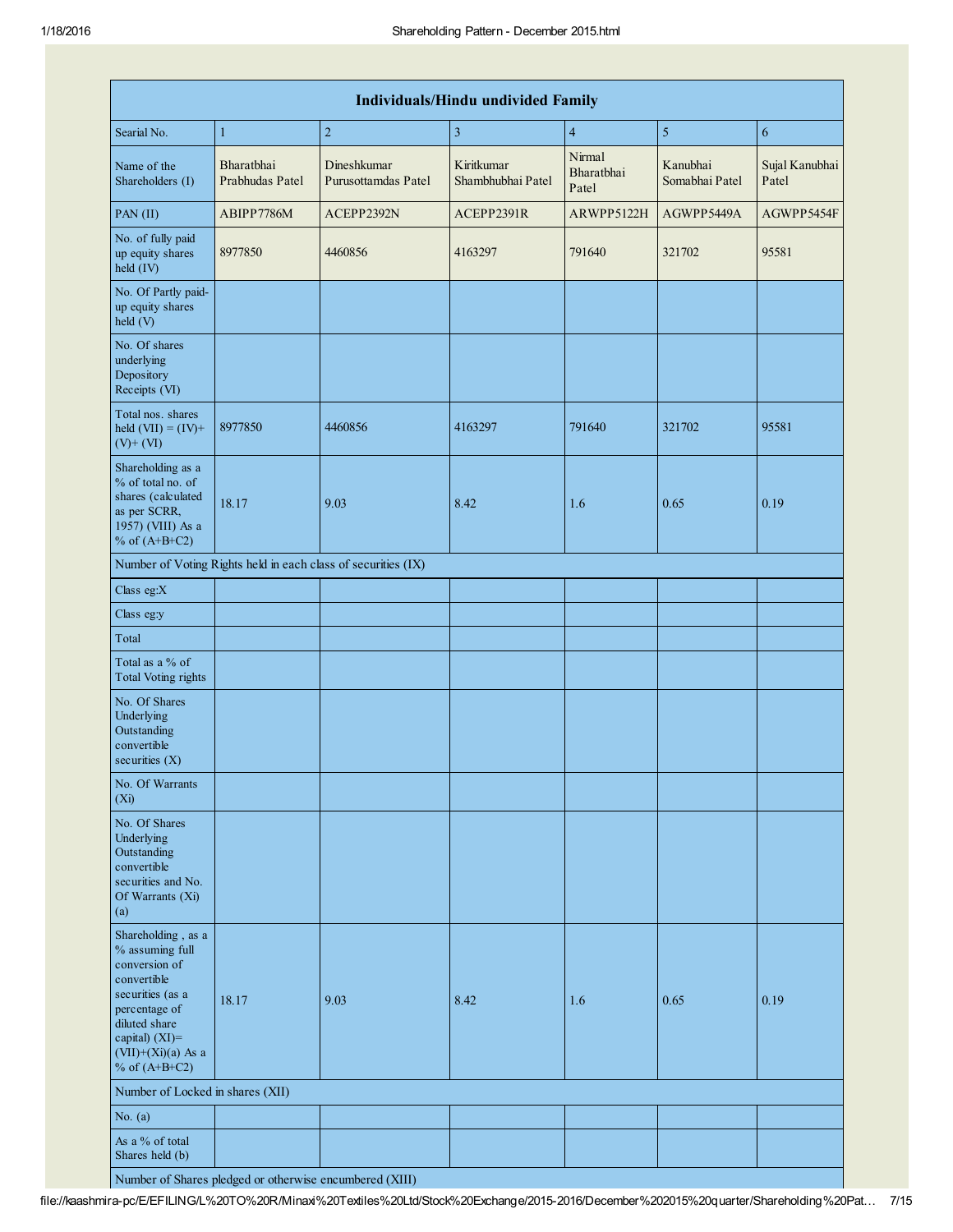| No. $(a)$                                                            |         |         |         |        |        |       |
|----------------------------------------------------------------------|---------|---------|---------|--------|--------|-------|
| As a % of total<br>Shares held (b)                                   |         |         |         |        |        |       |
| Number of equity<br>shares held in<br>dematerialized<br>form $(XIV)$ | 8977850 | 4458856 | 4160297 | 791640 | 321702 | 78581 |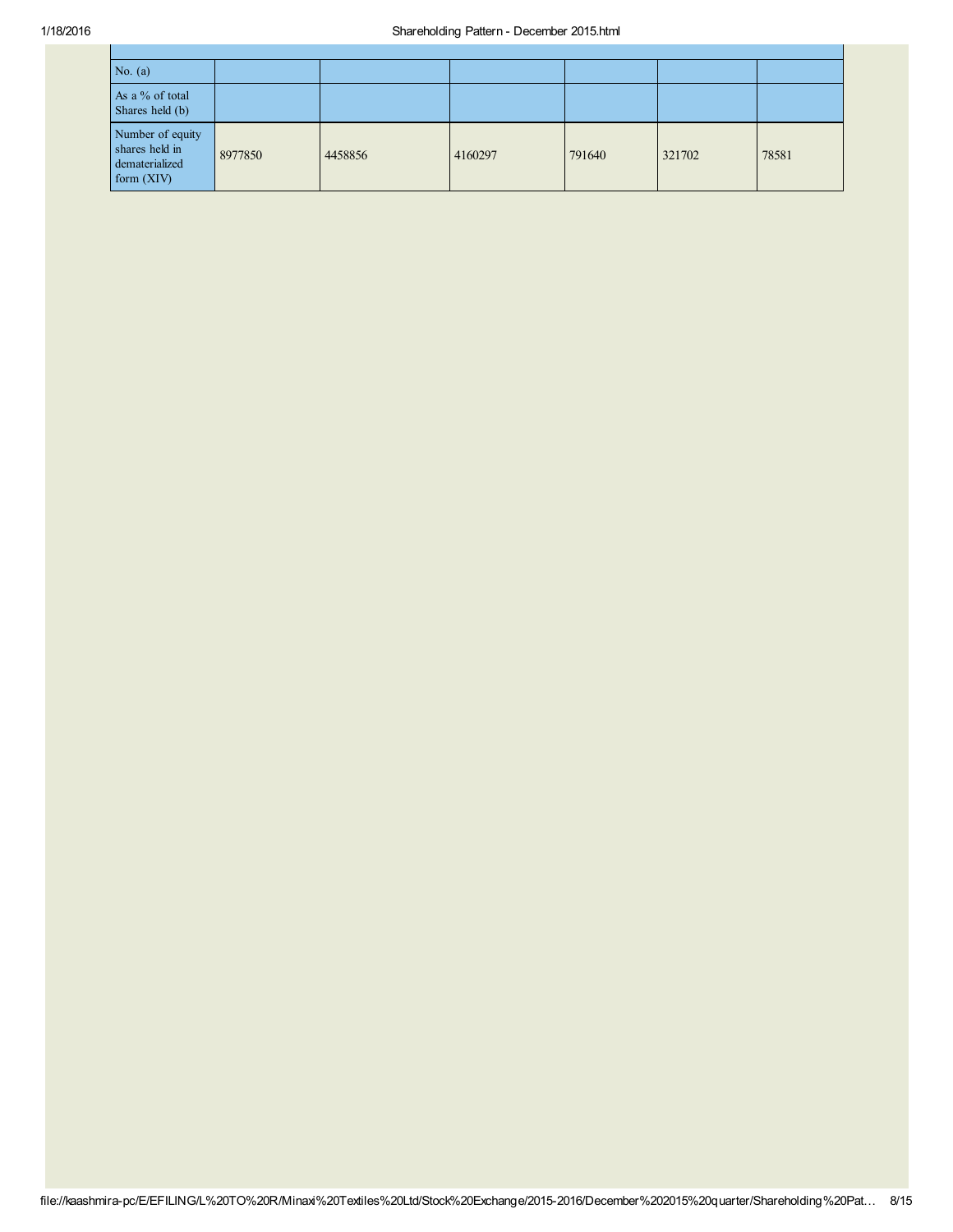| Individuals/Hindu undivided Family                                                                                                                                                       |                                                               |  |  |  |  |  |  |
|------------------------------------------------------------------------------------------------------------------------------------------------------------------------------------------|---------------------------------------------------------------|--|--|--|--|--|--|
| Searial No.                                                                                                                                                                              |                                                               |  |  |  |  |  |  |
| Name of the<br>Shareholders (I)                                                                                                                                                          |                                                               |  |  |  |  |  |  |
| PAN (II)                                                                                                                                                                                 | Total                                                         |  |  |  |  |  |  |
| No. of fully paid<br>up equity shares<br>held (IV)                                                                                                                                       | 18810926                                                      |  |  |  |  |  |  |
| No. Of Partly paid-<br>up equity shares<br>held (V)                                                                                                                                      |                                                               |  |  |  |  |  |  |
| No. Of shares<br>underlying<br>Depository<br>Receipts (VI)                                                                                                                               |                                                               |  |  |  |  |  |  |
| Total nos. shares<br>held $(VII) = (IV) +$<br>$(V)$ + $(VI)$                                                                                                                             | 18810926                                                      |  |  |  |  |  |  |
| Shareholding as a<br>% of total no. of<br>shares (calculated<br>as per SCRR,<br>1957) (VIII) As a<br>% of $(A+B+C2)$                                                                     | 38.07                                                         |  |  |  |  |  |  |
|                                                                                                                                                                                          | Number of Voting Rights held in each class of securities (IX) |  |  |  |  |  |  |
| Class eg:X                                                                                                                                                                               |                                                               |  |  |  |  |  |  |
| Class eg:y                                                                                                                                                                               |                                                               |  |  |  |  |  |  |
| Total                                                                                                                                                                                    |                                                               |  |  |  |  |  |  |
| Total as a % of<br><b>Total Voting rights</b>                                                                                                                                            |                                                               |  |  |  |  |  |  |
| No. Of Shares<br>Underlying<br>Outstanding<br>convertible<br>securities $(X)$                                                                                                            |                                                               |  |  |  |  |  |  |
| No. Of Warrants<br>(X <sub>i</sub> )                                                                                                                                                     |                                                               |  |  |  |  |  |  |
| No. Of Shares<br>Underlying<br>Outstanding<br>convertible<br>securities and No.<br>Of Warrants (Xi)<br>(a)                                                                               |                                                               |  |  |  |  |  |  |
| Shareholding, as a<br>% assuming full<br>conversion of<br>convertible<br>securities (as a<br>percentage of<br>diluted share<br>capital) (XI)=<br>$(VII)+(Xi)(a)$ As a<br>% of $(A+B+C2)$ | 38.07                                                         |  |  |  |  |  |  |
| Number of Locked in shares (XII)                                                                                                                                                         |                                                               |  |  |  |  |  |  |
| No. $(a)$                                                                                                                                                                                |                                                               |  |  |  |  |  |  |
| As a % of total<br>Shares held (b)                                                                                                                                                       |                                                               |  |  |  |  |  |  |
|                                                                                                                                                                                          | Number of Shares pledged or otherwise encumbered (XIII)       |  |  |  |  |  |  |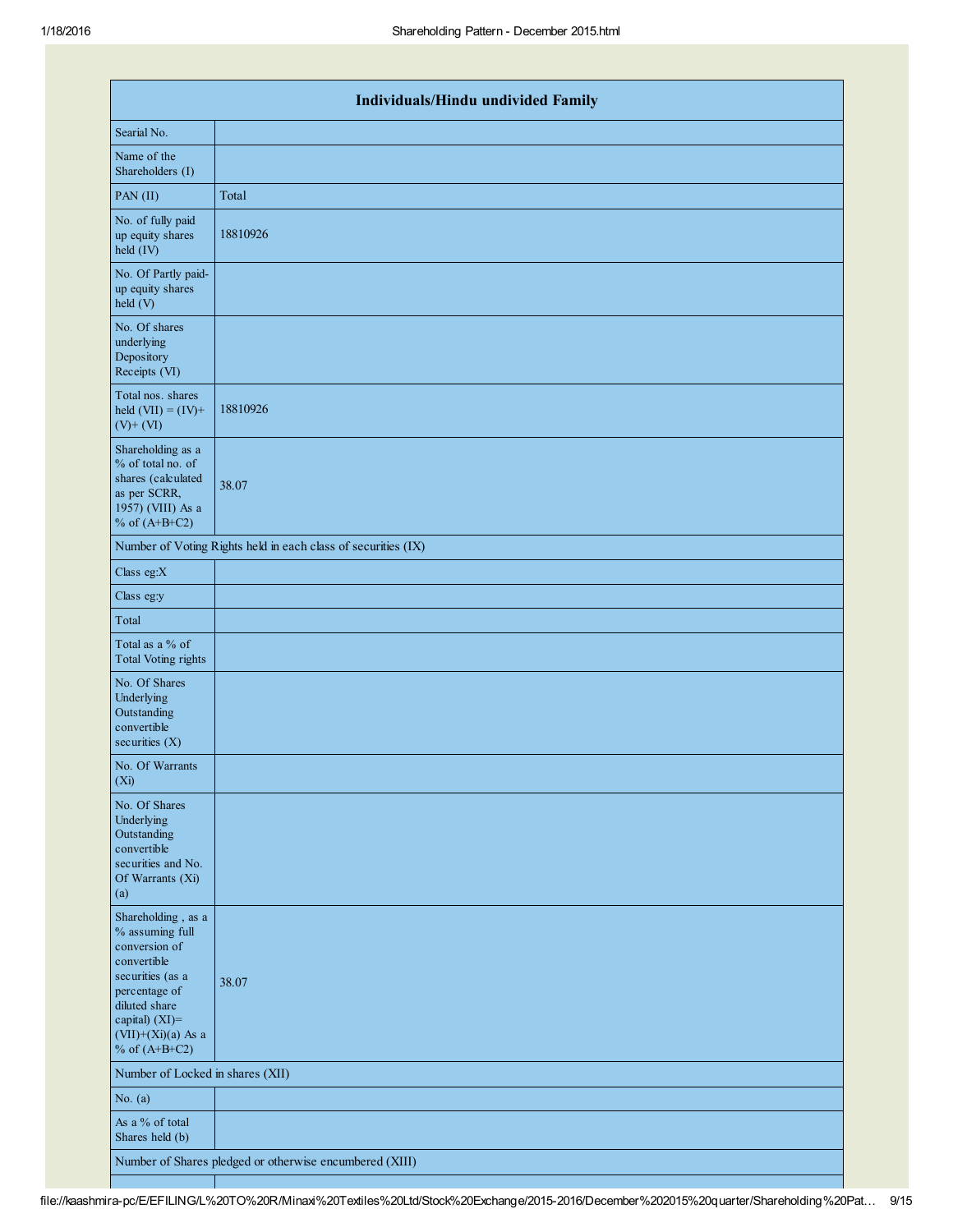| No. $(a)$                                                            |          |
|----------------------------------------------------------------------|----------|
| As a % of total<br>Shares held (b)                                   |          |
| Number of equity<br>shares held in<br>dematerialized<br>form $(XIV)$ | 18788926 |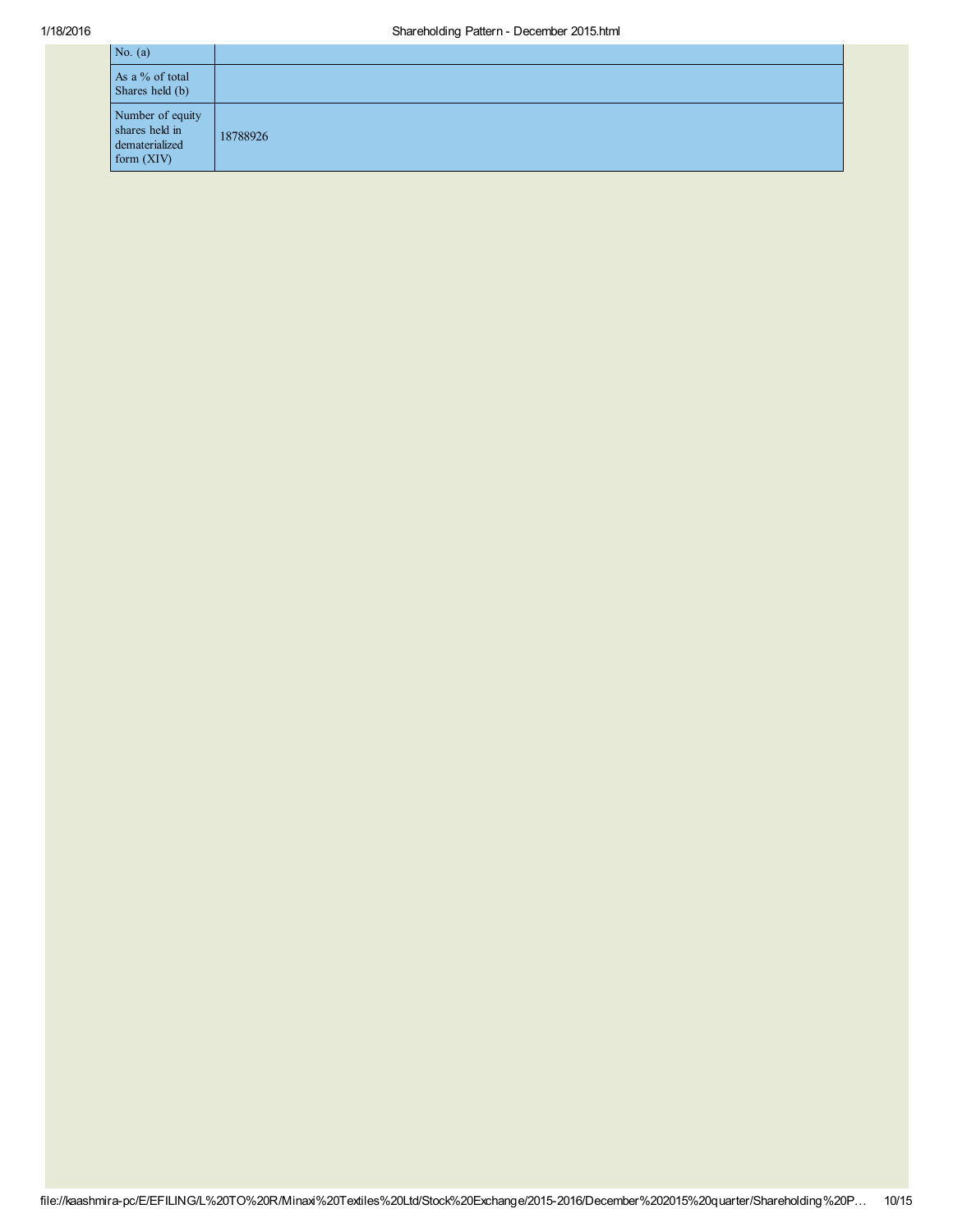|                                                                                                                                                                                         |                                                               |                                 | Individuals - ii. Individual shareholders holding nominal share capital in excess of Rs. 2 lakhs. |         |
|-----------------------------------------------------------------------------------------------------------------------------------------------------------------------------------------|---------------------------------------------------------------|---------------------------------|---------------------------------------------------------------------------------------------------|---------|
| Searial No.                                                                                                                                                                             | $\mathbf{1}$                                                  | $\overline{c}$                  | $\overline{3}$                                                                                    |         |
| Name of the<br>Shareholders (I)                                                                                                                                                         | MUKESH PURSHOTTAMDAS<br><b>PATEL</b>                          | <b>SUMAN S</b><br><b>ASRANI</b> | SAROJDEVI SATYANARAYAN<br><b>KABRA</b>                                                            |         |
| PAN (II)                                                                                                                                                                                | ACJPP1373J                                                    | AAMPA4484G                      | ABHPK6018L                                                                                        | Total   |
| No. of fully paid<br>up equity shares<br>held (IV)                                                                                                                                      | 3119648                                                       | 743250                          | 523190                                                                                            | 4386088 |
| No. Of Partly paid-<br>up equity shares<br>held (V)                                                                                                                                     |                                                               |                                 |                                                                                                   |         |
| No. Of shares<br>underlying<br>Depository<br>Receipts (VI)                                                                                                                              |                                                               |                                 |                                                                                                   |         |
| Total nos. shares<br>held $(VII) = (IV) +$<br>$(V)$ + $(VI)$                                                                                                                            | 3119648                                                       | 743250                          | 523190                                                                                            | 4386088 |
| Shareholding as a<br>% of total no. of<br>shares (calculated<br>as per SCRR,<br>1957) (VIII) As a<br>% of $(A+B+C2)$                                                                    | 6.31                                                          | 1.5                             | 1.06                                                                                              | 8.88    |
|                                                                                                                                                                                         | Number of Voting Rights held in each class of securities (IX) |                                 |                                                                                                   |         |
| Class eg: X                                                                                                                                                                             |                                                               |                                 |                                                                                                   |         |
| Class eg:y                                                                                                                                                                              |                                                               |                                 |                                                                                                   |         |
| Total                                                                                                                                                                                   |                                                               |                                 |                                                                                                   |         |
| Total as a % of<br><b>Total Voting rights</b>                                                                                                                                           |                                                               |                                 |                                                                                                   |         |
| No. Of Shares<br>Underlying<br>Outstanding<br>convertible<br>securities $(X)$                                                                                                           |                                                               |                                 |                                                                                                   |         |
| No. Of Warrants<br>(Xi)                                                                                                                                                                 |                                                               |                                 |                                                                                                   |         |
| No. Of Shares<br>Underlying<br>Outstanding<br>convertible<br>securities and No.<br>Of Warrants (Xi)<br>(a)                                                                              |                                                               |                                 |                                                                                                   |         |
| Shareholding, as a<br>% assuming full<br>conversion of<br>convertible<br>securities (as a<br>percentage of<br>diluted share<br>capital) $(XI)$ =<br>$(VII)+(X)$ As a %<br>of $(A+B+C2)$ | 6.31                                                          | 1.5                             | 1.06                                                                                              | 8.88    |
| Number of Locked in shares (XII)                                                                                                                                                        |                                                               |                                 |                                                                                                   |         |
| No. $(a)$                                                                                                                                                                               |                                                               |                                 |                                                                                                   |         |
| As a % of total<br>Shares held (b)                                                                                                                                                      |                                                               |                                 |                                                                                                   |         |
| Number of equity<br>shares held in                                                                                                                                                      |                                                               |                                 |                                                                                                   |         |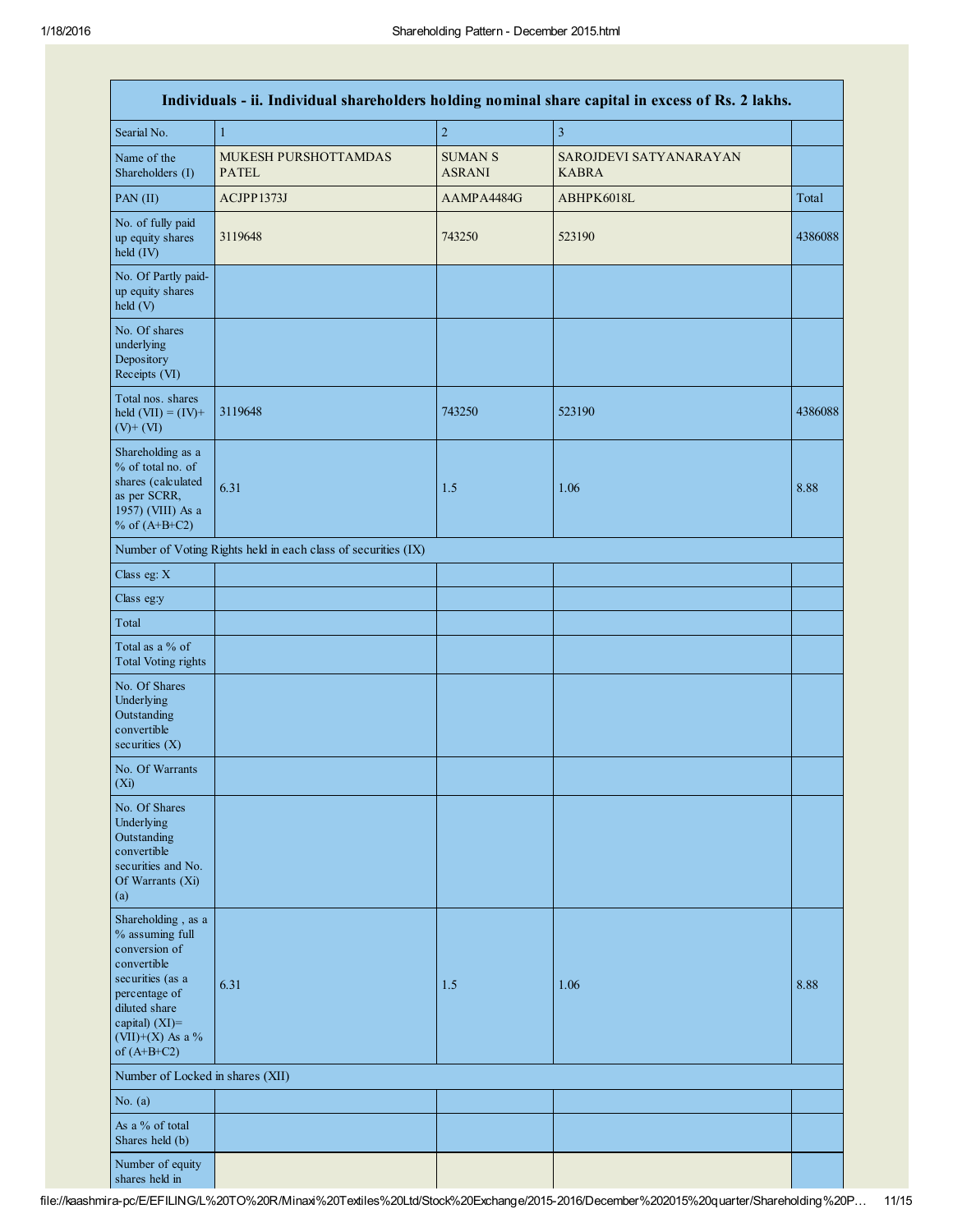| naterialized                 | 43250 | 523190 | COP<br>10000G |
|------------------------------|-------|--------|---------------|
| <b>TYIV</b><br>form<br>(211) |       |        |               |
|                              |       |        |               |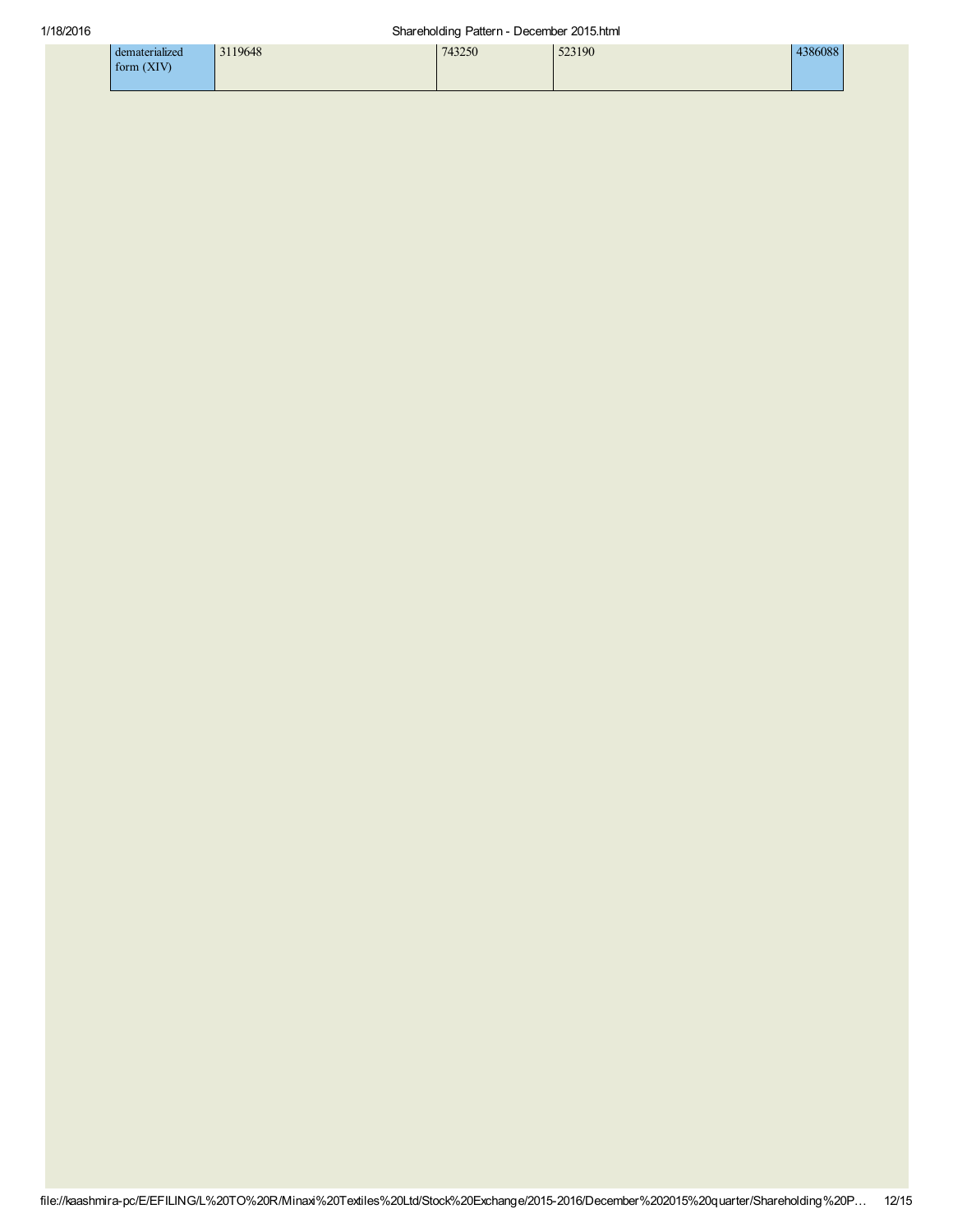| <b>Any Other (specify)</b>                                                                                                                                                         |                         |            |                         |         |  |  |
|------------------------------------------------------------------------------------------------------------------------------------------------------------------------------------|-------------------------|------------|-------------------------|---------|--|--|
| Searial No.                                                                                                                                                                        | $\mathbf{1}$            | $\sqrt{2}$ | $\overline{\mathbf{3}}$ |         |  |  |
| Category                                                                                                                                                                           | <b>Bodies Corporate</b> | <b>NRI</b> | <b>Clearing Members</b> |         |  |  |
| Name of the<br>Shareholders (I)                                                                                                                                                    | <b>Bodies Corporate</b> | <b>NRI</b> | <b>Clearing Members</b> |         |  |  |
| PAN(II)                                                                                                                                                                            | ZZZZZ9999Z              | ZZZZZ9999Z | ZZZZZ9999Z              | Total   |  |  |
| No. of the<br>Shareholders (I)                                                                                                                                                     | 89                      | 13         | 5                       | 107     |  |  |
| No. of fully paid<br>up equity shares<br>$held$ (IV)                                                                                                                               | 3506566                 | 97369      | 6900                    | 3610835 |  |  |
| No. Of Partly paid-<br>up equity shares<br>held (V)                                                                                                                                |                         |            |                         |         |  |  |
| No. Of shares<br>underlying<br>Depository<br>Receipts (VI)                                                                                                                         |                         |            |                         |         |  |  |
| Total nos. shares<br>held $(VII) = (IV) +$<br>$(V)$ + $(VI)$                                                                                                                       | 3506566                 | 97369      | 6900                    | 3610835 |  |  |
| Shareholding as a<br>% of total no. of<br>shares (calculated<br>as per SCRR,<br>1957) (VIII) As a<br>% of $(A+B+C2)$                                                               | 7.1                     | 0.2        | 0.01                    | 7.31    |  |  |
| Number of Voting Rights held in each class of securities (IX)                                                                                                                      |                         |            |                         |         |  |  |
| Class eg: X                                                                                                                                                                        |                         |            |                         |         |  |  |
| Class eg:y                                                                                                                                                                         |                         |            |                         |         |  |  |
| Total                                                                                                                                                                              |                         |            |                         |         |  |  |
| Total as a % of<br><b>Total Voting rights</b>                                                                                                                                      |                         |            |                         |         |  |  |
| No. Of Shares<br>Underlying<br>Outstanding<br>convertible<br>securities $(X)$                                                                                                      |                         |            |                         |         |  |  |
| No. Of Warrants<br>$(X_i)$                                                                                                                                                         |                         |            |                         |         |  |  |
| No. Of Shares<br>Underlying<br>Outstanding<br>convertible<br>securities and No.<br>Of Warrants (Xi)<br>(a)                                                                         |                         |            |                         |         |  |  |
| Shareholding, as a<br>% assuming full<br>conversion of<br>convertible<br>securities (as a<br>percentage of<br>diluted share<br>capital) (XI)=<br>(VII)+(X) As a %<br>of $(A+B+C2)$ | 7.1                     | 0.2        | 0.01                    | 7.31    |  |  |
| Number of Locked in shares (XII)                                                                                                                                                   |                         |            |                         |         |  |  |
| No. $(a)$                                                                                                                                                                          |                         |            |                         |         |  |  |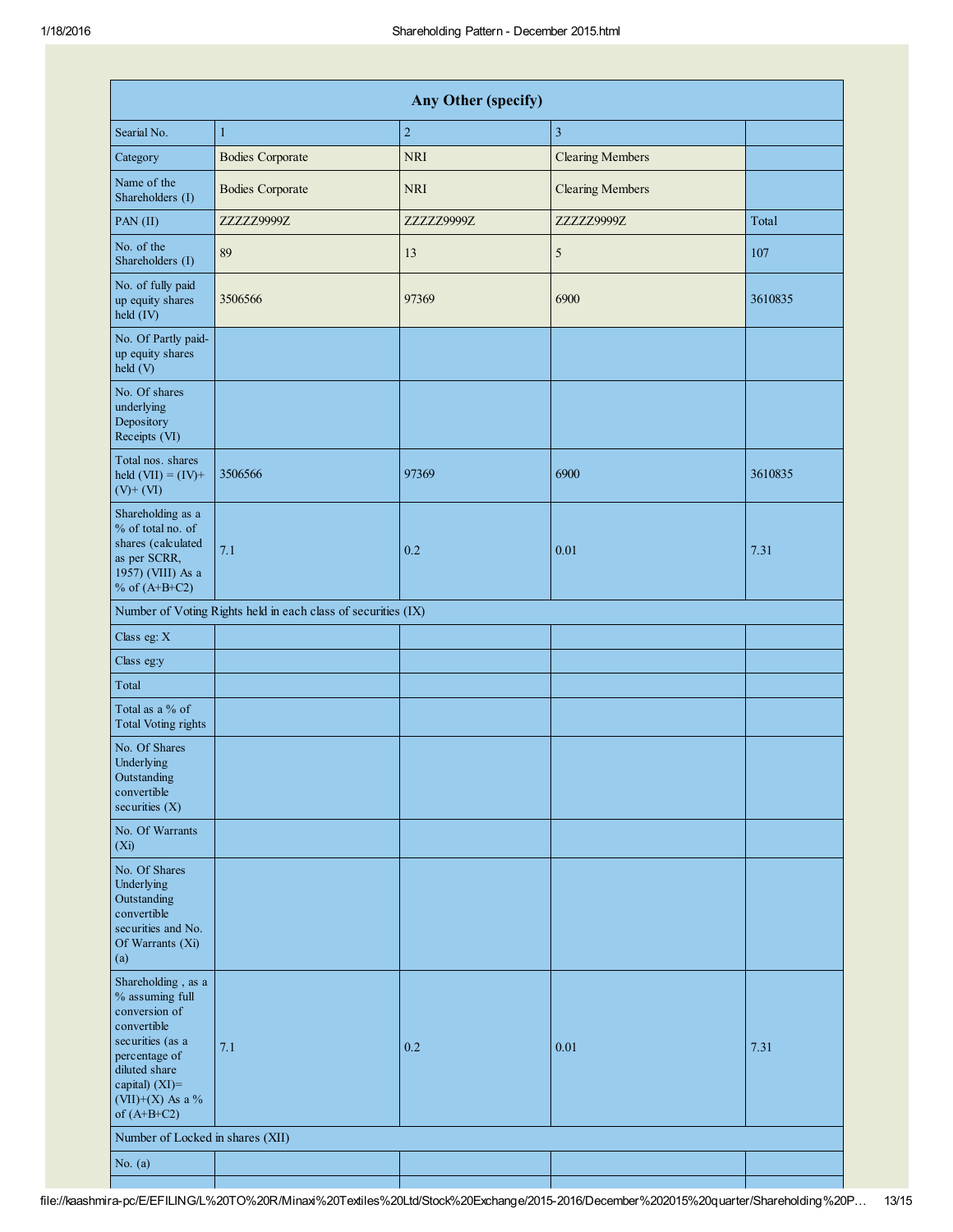## 1/18/2016 Shareholding Pattern - December 2015.html

| As a % of total<br>Shares held (b)                                   |         |       |      |         |
|----------------------------------------------------------------------|---------|-------|------|---------|
| Number of equity<br>shares held in<br>dematerialized<br>form $(XIV)$ | 3451566 | 72369 | 6900 | 3530835 |